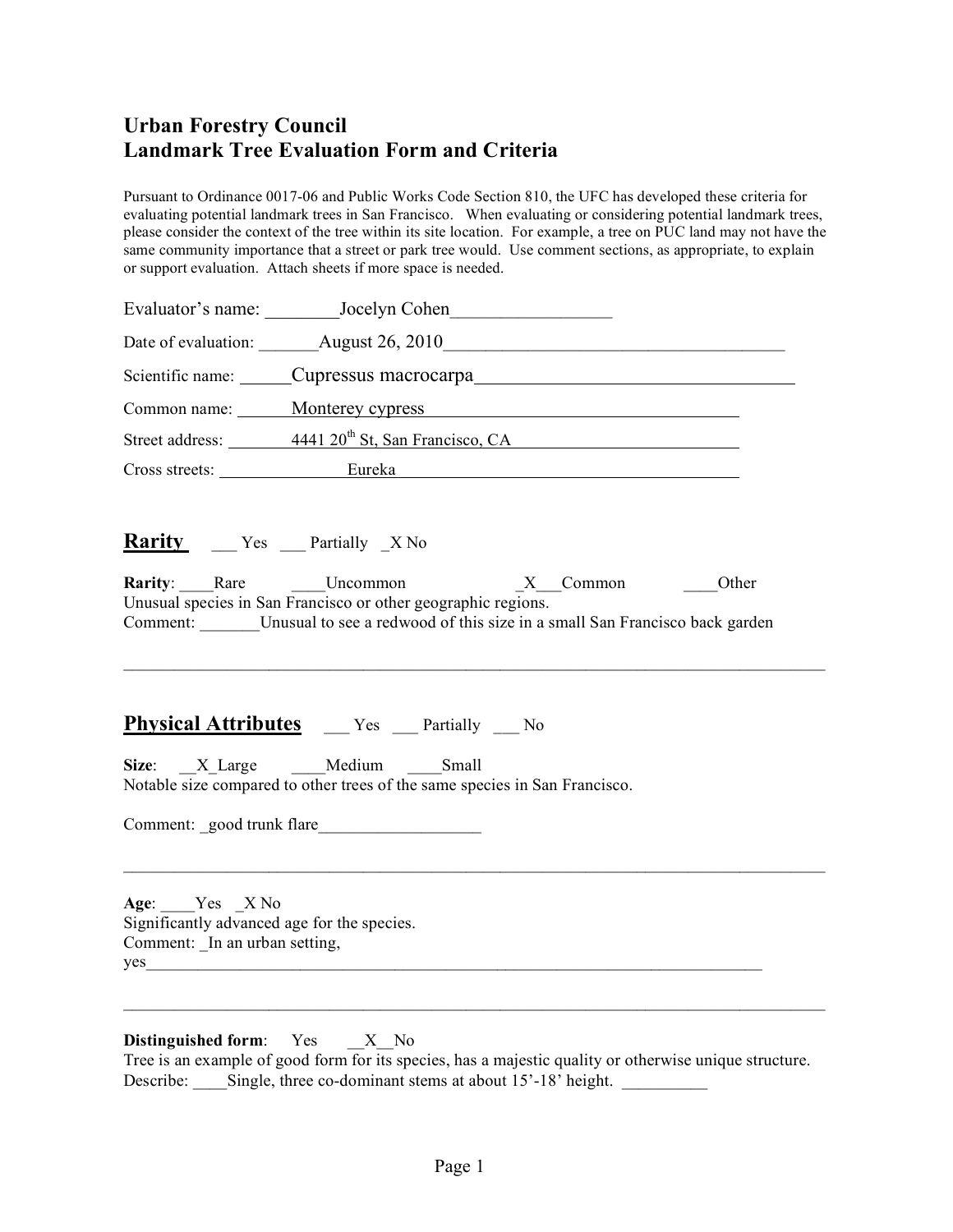| Tree condition: X Good Poor<br>Hazard                                                                                                                                                                                                                                                                                               |
|-------------------------------------------------------------------------------------------------------------------------------------------------------------------------------------------------------------------------------------------------------------------------------------------------------------------------------------|
| Consider overall tree health and structure, and whether or not tree poses a hazard<br>Describe: lots of inner growth, tree appears vigorous, this inner growth is very important on<br>mature trees, as it gives arborists an opportunity to reduce end weight and prune to keep vigor in the<br>inner canopy not just at the tips. |
| <b>Historical</b> __ Yes __ Partially __ No X                                                                                                                                                                                                                                                                                       |
| Historical Association: The Yes The None apparent<br>Related to a historic or cultural building, site, street, person, event, etc.<br>Describe nature of appreciation: Not to my knowledge, but I do not know when the tree was planted<br>and the circumstances.                                                                   |
| <b>Profiled in a publication or other media:</b> Yes Unknown<br>Tree has received coverage in print, internet, video media, etc. Attach documentation if appropriate.<br>Describe coverage:<br>Postcard Postcard                                                                                                                    |
| <b>Environmental</b> X Yes Partially No                                                                                                                                                                                                                                                                                             |
| <b>Prominent landscape feature:</b> _X_Yes ____No<br>A striking and outstanding natural feature.<br>Describe, attach photo if possible: ____ _______The tree majestically graces the back garden corridor<br>of the block                                                                                                           |
| Low tree density: Low X Moderate<br>High<br>Tree exists in a neighborhood with very few trees.<br>Describe:                                                                                                                                                                                                                         |
| <b>Interdependent group of trees:</b> Yes X No<br>This tree in an integral member of a group of trees and removing it may have an adverse impact on<br>adjacent trees.<br>Describe:                                                                                                                                                 |
| Visible or Accessible from public right-of-way: $X_Y$ es<br>No<br>High visibility and/or accessibility from public property.                                                                                                                                                                                                        |
| Describe: Visible from street and community of surrounding homes.                                                                                                                                                                                                                                                                   |
| Yes X No<br>High traffic area:<br>Tree is located in an area that has a high volume of vehicle, pedestrian or bike traffic and has a<br>potential traffic calming effect.<br>Describe: ____It is calming to the cluster of homes surrounding the tree.                                                                              |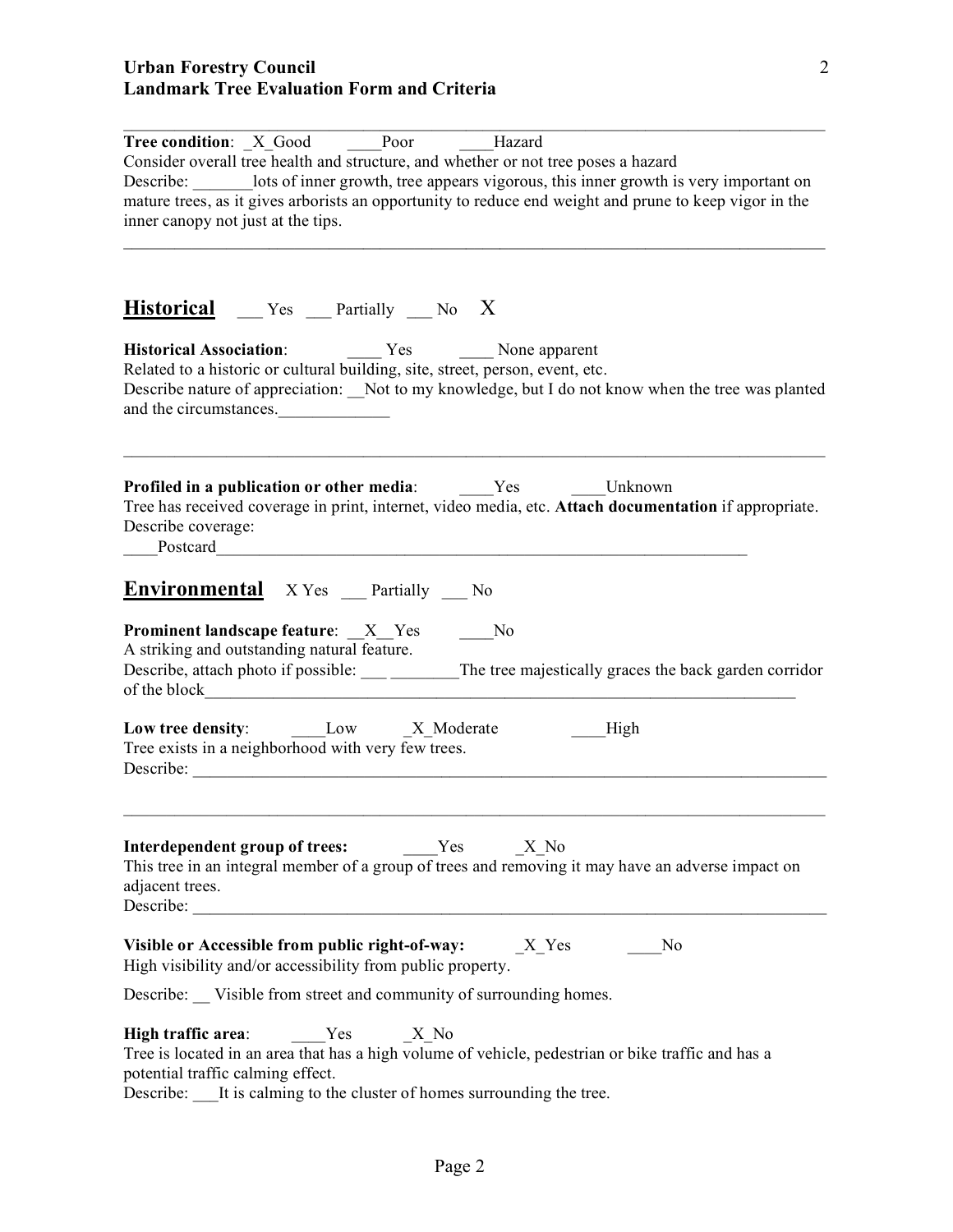| No Tres<br>Important wildlife habitat:<br>Species has a known relationship with a particular local wildlife species or it provides food, shelter, or<br>nesting to specific known wildlife individuals. Hawks, raccoons and squirrels sighted regularly by<br>home owner                                                                                                                                                                                           |  |  |  |
|--------------------------------------------------------------------------------------------------------------------------------------------------------------------------------------------------------------------------------------------------------------------------------------------------------------------------------------------------------------------------------------------------------------------------------------------------------------------|--|--|--|
| <b>Erosion control:</b><br>Yes<br>No<br>Tree prevents soil erosion.<br>Describe:                                                                                                                                                                                                                                                                                                                                                                                   |  |  |  |
| No<br>Tree reduces wind speed or mitigates undesirable noise.<br>Describe: The tree has a quieting effect                                                                                                                                                                                                                                                                                                                                                          |  |  |  |
| <b>Cultural</b> __ Yes __ Partially __ No                                                                                                                                                                                                                                                                                                                                                                                                                          |  |  |  |
| Multiple indicators such as letters of support, petition, outdoor gatherings, celebrations adjacent or<br>related to tree, etc. Attach documentation:<br>Describe:                                                                                                                                                                                                                                                                                                 |  |  |  |
| <b>Cultural appreciation:</b><br>Particular value to certain cultural or ethnic groups in the city.<br>Describe nature of appreciation: _California native plant aficionados perhaps though thought not to<br>be native to San Francisco                                                                                                                                                                                                                           |  |  |  |
| Planting contributes to neighborhood character: ________________________________<br>No<br>Tree contributes significantly to, or represents, neighborhood aesthetic.<br>Describe contribution: Glen park is known for its rustic, somewhat rural, foresty feel. The home and<br>tree are within minutes of Glen Canyon Park. This tree resides behind a small Glen Park cottage<br>tucked away as one may suspect in GP. The tree creates a very woodsy, wild feel. |  |  |  |
| Profiled in a publication or other media:<br>Yes<br>X Unknown<br>Tree has received coverage in print, internet, video media, etc. Attach documentation if appropriate.                                                                                                                                                                                                                                                                                             |  |  |  |
| <b>Prominent landscape feature:</b> X Yes<br>N <sub>0</sub><br>A striking and outstanding natural feature.<br>Describe, attach photo if possible:                                                                                                                                                                                                                                                                                                                  |  |  |  |